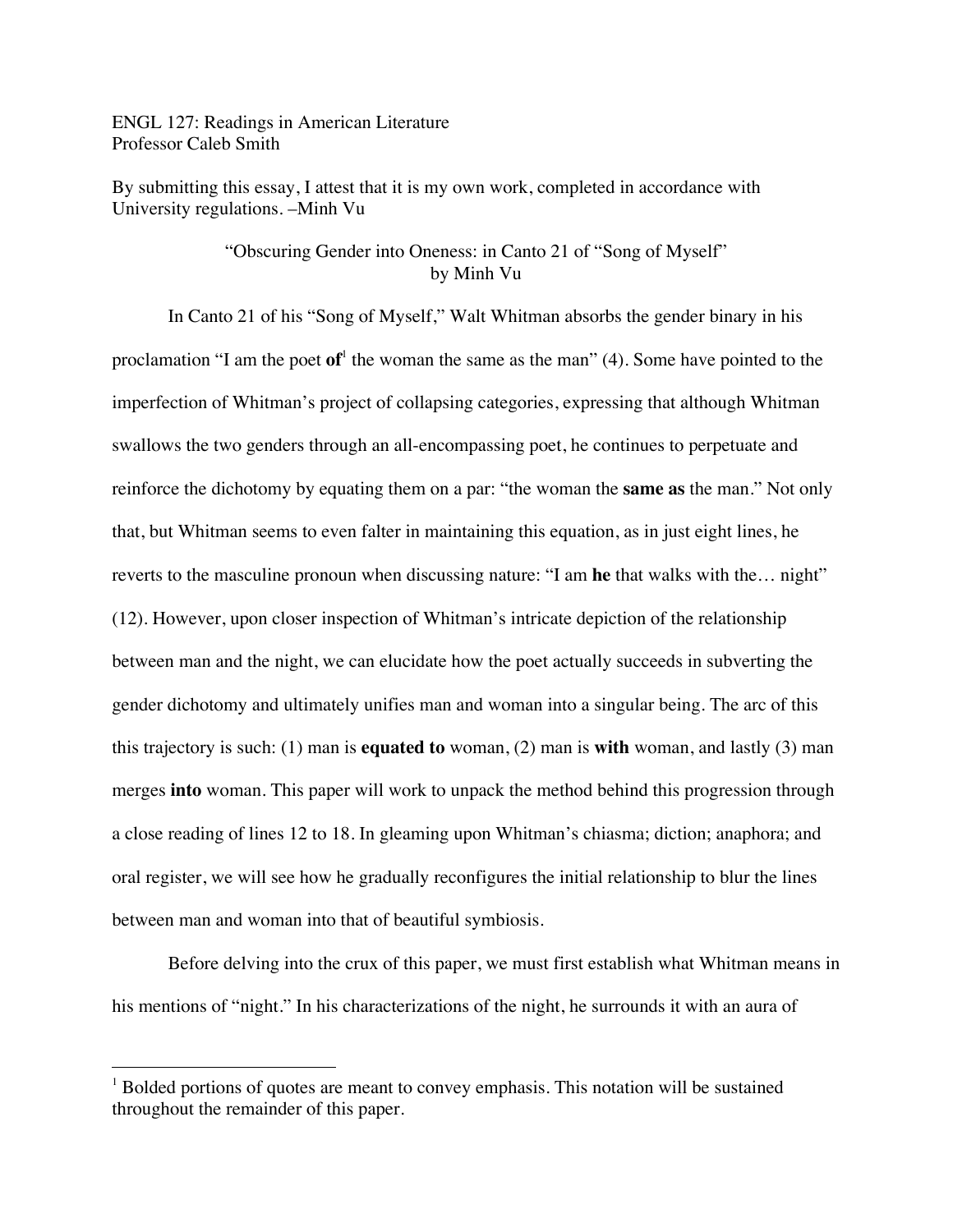femininity,<sup>2</sup> affixing the word with modifiers such as "tender  $(12)$ , "half-held"  $(13)$ , and "nourishing" (14). Here, night is emotionalized as a warm and compassionate being. Whitman pushes this description even further through personification, attaching a "bare-bosom" to the night, embodying her in a "naked" (16) humanly form. "Night," then, is symbolic of a woman, resolving man's contact with it as a gendered as well as sexual one.

In the first two lines of the fifth stanza, Whitman transfigures his initial statement:

I am the poet of the woman **the same as the** man A B And I **say it** is as great to be a woman as to be a man" (4-5) … A B "I am he that walks **with** the tender and growing night B A I **call to** the earth and sea half-held by the night (12-13). B A

The chiasmic movement is crucial: the poet inverts the position of man and woman to display the concurrence between them as interchangeable figures. This syntactic shift mirrors the man's night stroll: like how man and woman cross sentence-structural paths, the physicality of his "walk[ing]" intimately mingles with her soft "tender / h[o]ld" (4-5). This syntactic and bodily harmony redirects the tone of Whitman's poetry. In the first instance, the poet utters the brash claim "And I **say it is** as great to **be**" into the empty air (4). However, when he walks alongside the night, he can speak to her, modifying his previous line to "I **call to** the earth" (14). The preposition "to" here is potent, as it adds a direct object to the poet's dialogue and in turn showcases the reining in of his dogmatic "it is." In doing so, he sublimates the address into something more respectful and mutual. And this adjacency the poet underpins beneath the couple is epitomized by a subtle but potent linguistic flick: in line 4, man is "the same as" woman;

<sup>2</sup> *(Aside)* and sexism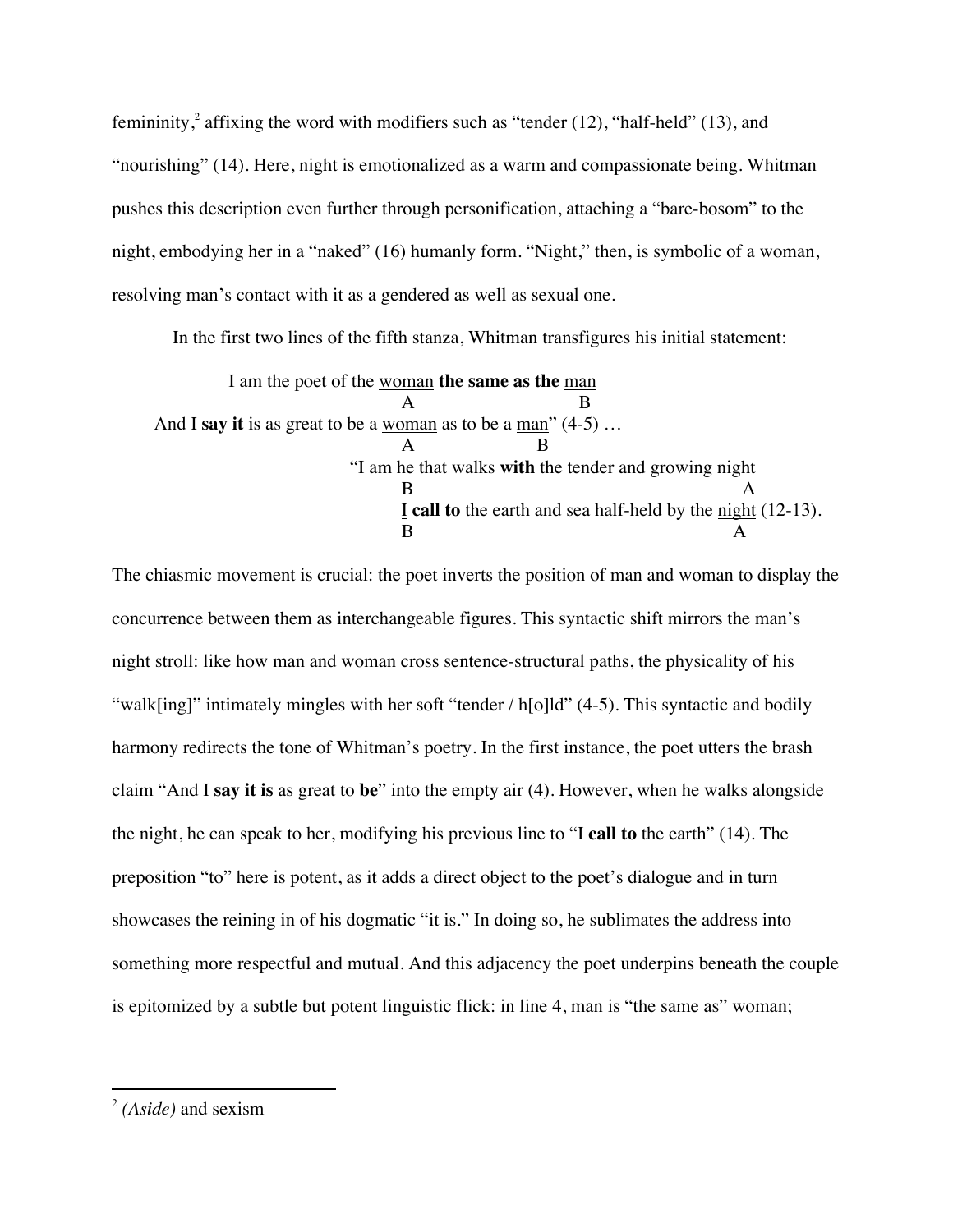whereas in line 12, man is "with" woman—illustrating Whitman's redefinition of gender from mathematical relation to intimate conjunction.<sup>3</sup>

Our framework becomes even more complex as we move into line 14, where the male pronoun disappears and instead we spot double mentions of "night":

**Press close b**are-**b**osom'd **night**––**press close** mag**n**etic **n**ourishing **night**!  $B \quad (A)$  B **Night of** south wind**s**––**night of** the large few star**s**! B (A) B Still **n**odding **night**––mad **n**aked summer **night**. (14-6).  $B \quad (A)$  B

Some may attribute this inconsistency as yet another imperfection of Whitman's project, as the matriarchal negation of the man signifies the poet's elevation of one gender above the other. However, this is not the case when scrutinizing the interplay of structure and sound within these three lines. Here, the positionalities of "night" conduce a series of sandwiching. Furthermore, although inexplicit, the man is still present within the lines; his caesuras are triggered in response to the night's touch, which he himself beckons with the imperative form. Thus, following these two observations, the woman does not stand alone in these lines, but rather hugs man. What is furthermore striking to pinpoint is night's flux within the entreaty: she is not static, but rather vacillates between serving as a predicate in line 14, standing as the subject in line 15, and reverting back to a predicate in line 16. This evokes the night as a dynamically vast figure, as she can expand across stanzas and warmly envelop the man in his communication with her.

The effect of such an embrace can be elucidated through close examination of night's aural evocations. The poet celebrates the attractiveness of her body by crafting sexual imagery with sensuous consonance: "**b**are-**b**osom… **n**odding **n**ight… **n**aked **n**ight." These alliterative pairs are cuttingly provocative, and they intimately tie into the man's purely physical request to

<sup>&</sup>lt;sup>3</sup> A reconstruction of this would diagram as: A=B  $\rightarrow$  A&B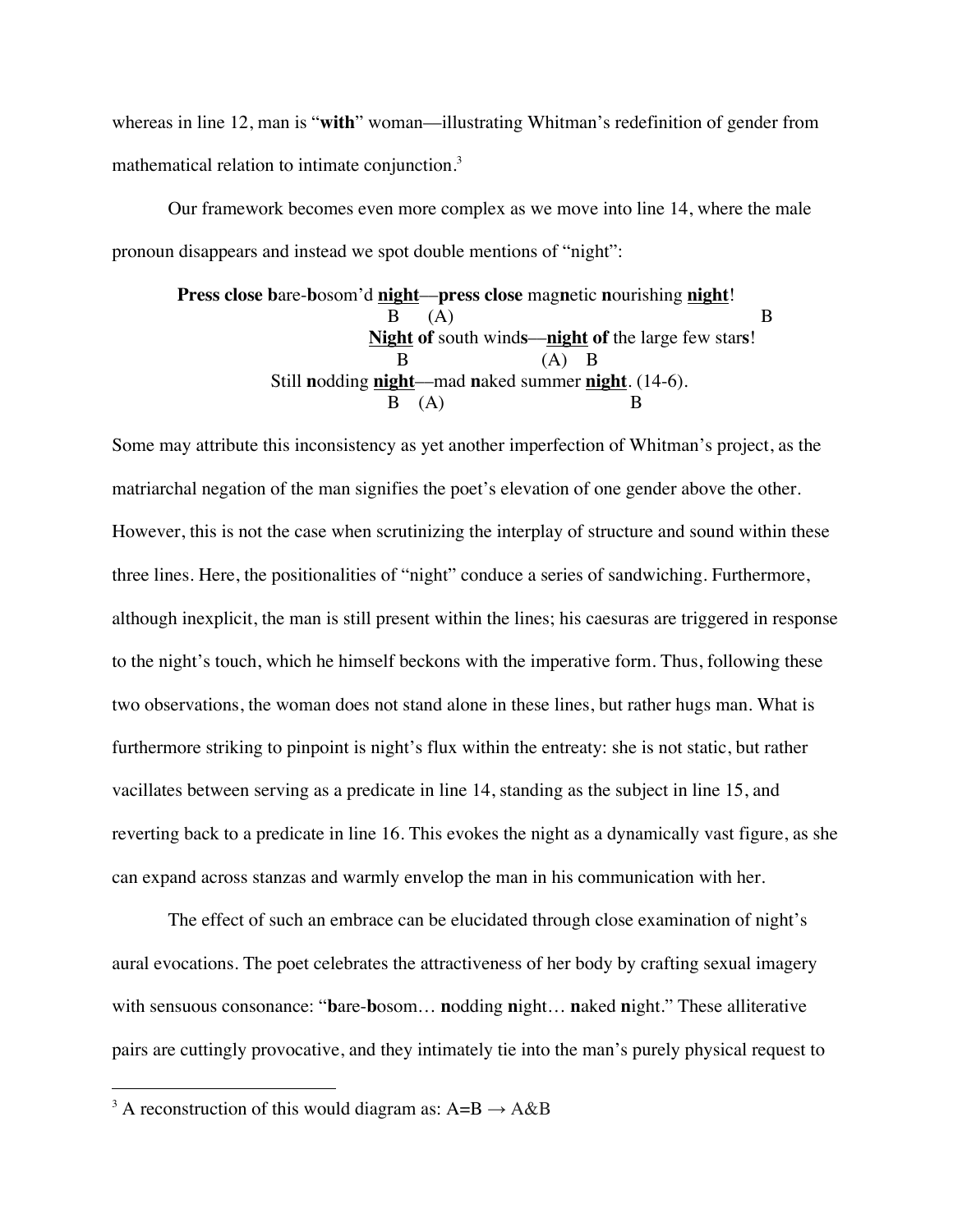"**pr**ess **cl**ose," which exhibits the same sort of consonant hardness the pairs produce. However, night is not only portrayed as sexy, but is manifested with a softness as well. In line 15, the clauses trail off with a quieter "s": "Night of south wind**s**––night of the large few star**s**." Its gentle consonance mirrors that of "pre**ss** clo**se,**" and works in conjunction with the regularity of Whitman's anaphora ("press close... press close"; "night of... night of") to showcase the stability and sustenance the night, in addition to her sexiness.

Thus, the man is consumed and nurtured by night's boundless sexual and motherly embrace, and as a result melts into her poetry. The "I" blurs away, and Whitman again redefines the relationship between man and woman: in the stanza's beginning, man is **with woman**, walking with her; but now, man is **subsumed** by her.<sup>4</sup> We can observe this unity through engagement with another chiasmic structure Whitman employs:

Press close **b**are-**b**osom'**d night**––press close magnetic **no**urish**ing night**! … C D Night of the south winds––night of the large few stars! Still **no**dd**ing night**––ma**d n**ake**d** summer **night**. (14-6). D C

After "pressing close" to her, the couple merges and is able to move throughout the lines together. Here, the hard 'b's and 'd' of "**b**are-**b**osom'**d**" reflect the hard 'd's of "ma**d** nake**d n**ight." The same mirror image is created through the gerund and assonance of "no" in "**no**urish**ing n**ight" and "**no**dding **n**ight." This crisscrossing condenses the "walking" of the stanza's beginning into poetry. In lines 12-13 man and woman are adjacent to each other, but in this new configuration, their relationship is modified to transcend syntax and move across the stanza through the medium of sounds––as if both genders have collapsed into each other as a consolidation who can blend into the earth.

 $4 \text{A} \& \text{B} \rightarrow \text{A}$  and B superimposed on each other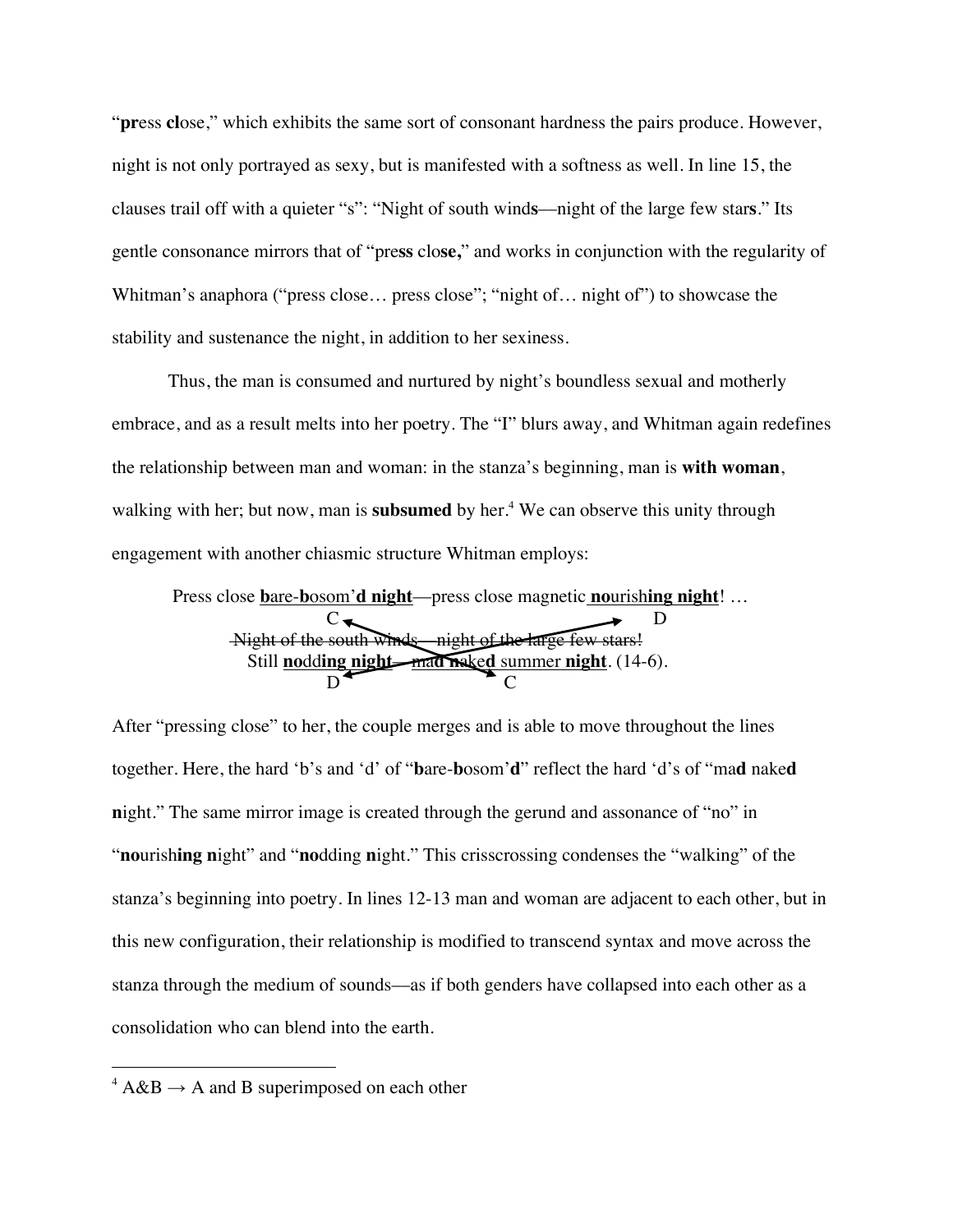This image is consummated as we enter the outset of the  $6<sup>th</sup>$  stanza:

## **Smile O voluptuous** cold-**breath'd earth**! **Earth of the** slumbering and **liquid trees** (17-8).

The erotic diction of "voluptuous," "breath," and "liquid," signals the sexually charged atmosphere. Furthermore, the double exclamation of "earth" across lines 17 and 18 creates an enjambed quality that alters the rhythm of our reading. The pace hastens and breaks the aurally regulating parallelism of "Earth of the," likening the lines to the intense "breath[ing]" of copulation. And this image is sublimed, marked by the poet's apostrophic "O," whose long sound rings throughout the rest of the line "O, **v**ol**u**ptu**ous** c**o**ld."––essentially evoking a sustained orgasm. Furthermore, what is striking to unfurl is Whitman's peculiar selection of "liquid trees." The line harkens back to his opening line "The first [woman] I graft and increase upon myself" (3). In dendrology, a graft is a twig that is inserted into a tree trunk's slit in order to extract sap. Applying this definition to Canto 21, the implications are doubly fascinating: not only does Whitman romanticize sex as raw act of nature, but he also transforms it. Here, the traditional dynamic of man's ejaculation into woman is reversed, as now he is receiving fluids from the woman. Yet, despite biological impossibility, the woman is still fertile and abounds with life: "**Far-swooping** elbow'd earth—**rich** apple-**blossom'd** earth" (22). This is the apotheosized version of the previous stanza: there, man and woman's naked bodies hug and conjoin; here, they dissolve into each other and "increase [their] single [s]elf," painting a remarkably beautiful image of perfect symbiosis (3).

In tracing the arc of Whitman's relationship between man and woman in Canto 21, we see that they are intimately consociated beyond mere mathematical equation. At first, we considered Whitman's encapsulation of "I am the poet of the woman and the same as the man" as an egotistical and logically flawed project (4). However, upon closer scrutiny of Whitman's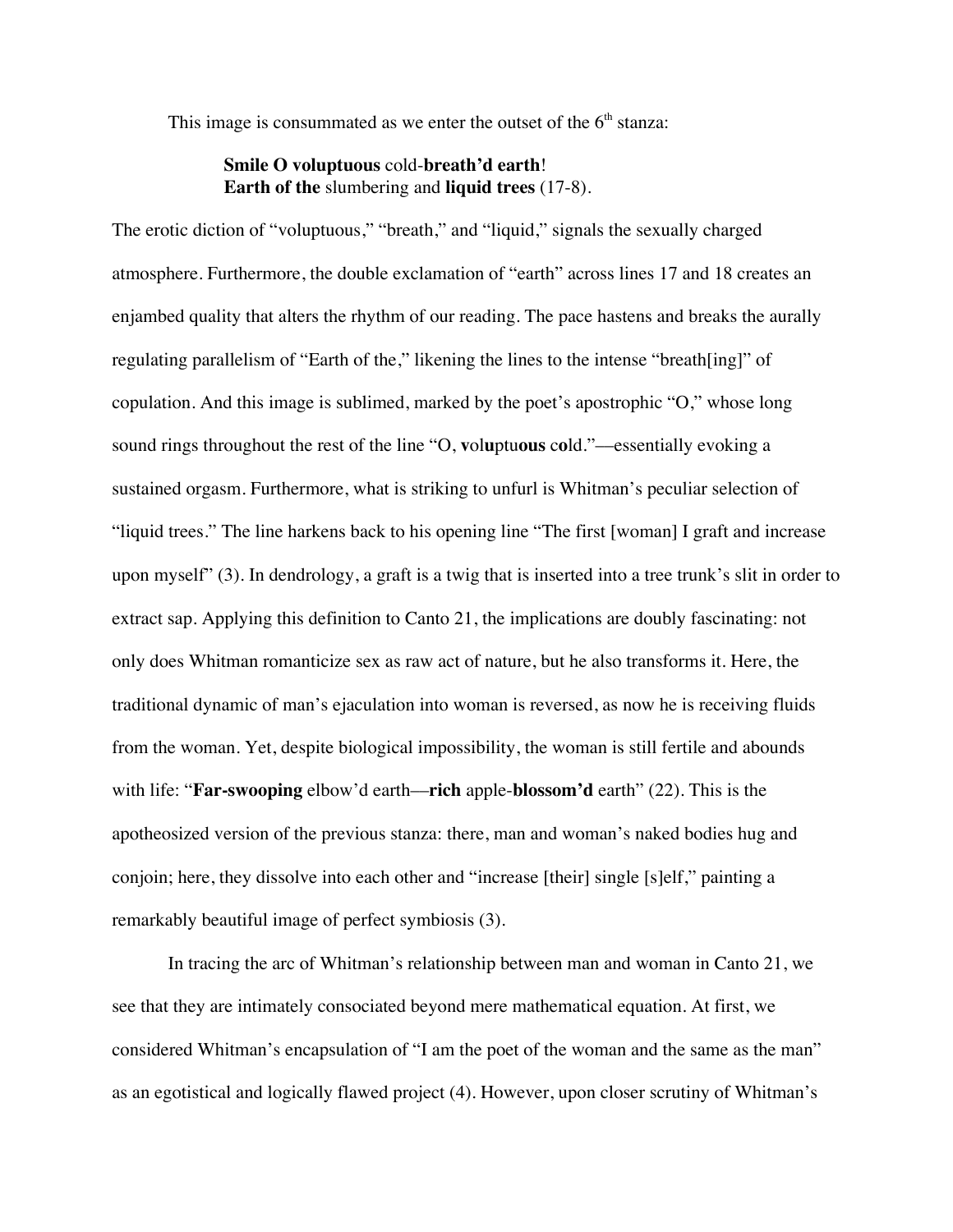progression and reconfiguration of gender across lines 12 to 18, we can realize that the "I" does not merely embody everything, but also dissolves alongside gender into the earth. And in unspooling this highly nuanced trajectory, we unpack the many layers that gender holds for Whitman—the physicality, emotionality, nature, sex, syntax—and thus find ourselves swept away by the poet's intricacies, just like how he begins walking but eventually melts with the woman. And it's no coincidence that "Song of Myself" commences with an "I" (3) and ends with "you" (67).